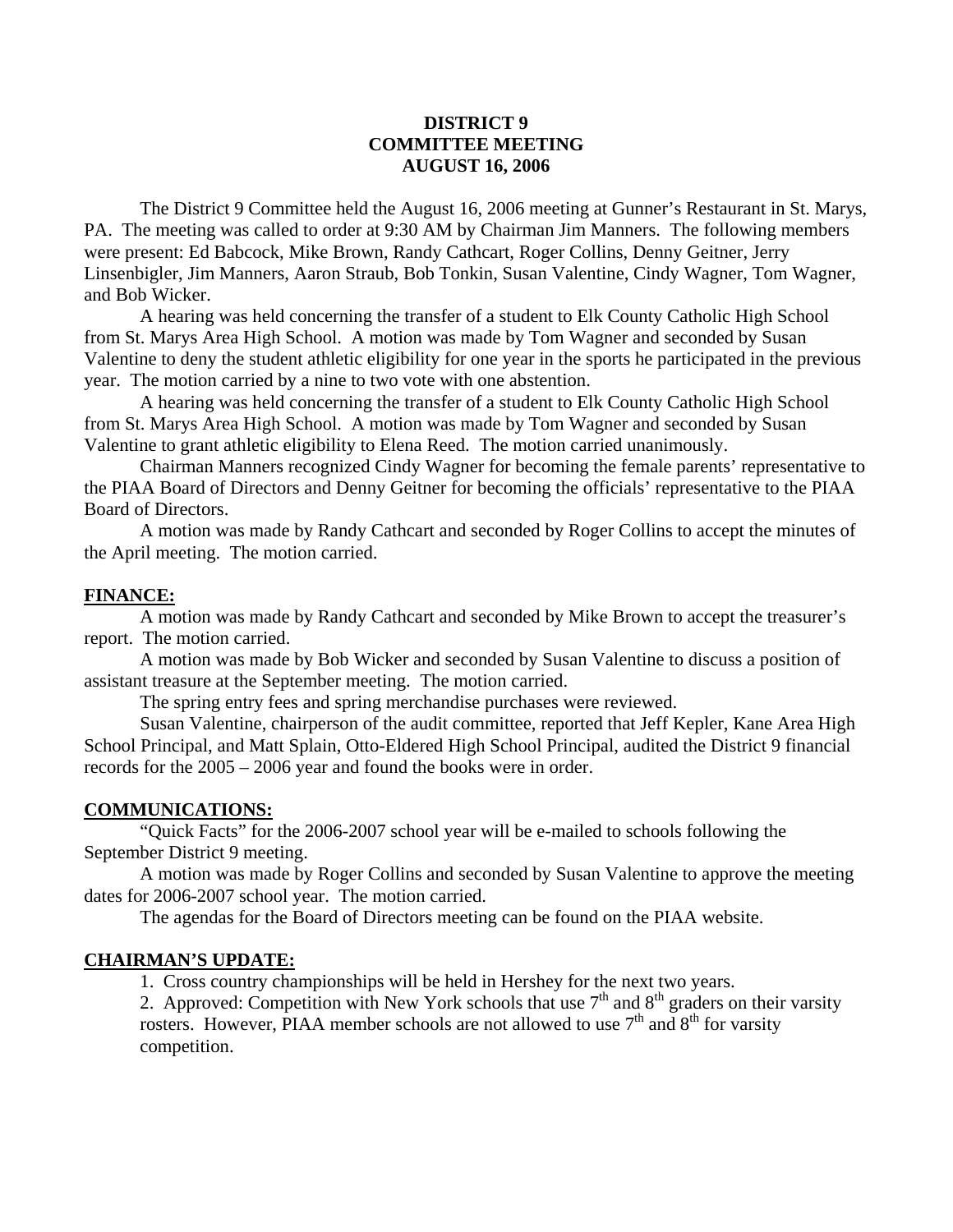3. When schools dissolve a co-op sports agreement, athletes of the cooperating school can be "grandfathered" and will be permitted to participate throughout the period of their athletic eligibility.

- 4. The new PIAA website should be operating in September.
- 5. There will be a new health form by 2008.
- 6. There is a possibility of holding regional parents' representatives meetings.
- 7. Passed ( $1<sup>st</sup>$  reading) expanding the number of baseball and softball games to 24 competitions.

8. Passed  $(1<sup>st</sup> reading) changing the order of tennis to schedule the singles and doubles$ championships one week before the team tennis championships.

9. "Libero" in volleyball will be on a trial basis in the serving rotation.

10. There will be no 2006-2007 PIAA handbooks printed.

Minutes of the PIAA Board of Directors meeting are located on the PIAA website.

## **ADMINISTRATIVE:**

 A motion was made by Susan Valentine and seconded by Ed Babcock stating that when a school makes a mistake entering a team or an individual for district championship competition the school must explain how they will prevent a mistake from happening in the future. The school will be subject to being placed on probation. The motion passed.

 A motion was made by Bob Wicker and seconded by Denny Geitner stating that a committee member is required to notify the district chairman or secretary 48 hours prior to the meeting if he or she will not attend. The motion carried.

 At the Girls' Athletics steering committee meeting there was a great amount of discussion concerning boys participating on girls teams.

 At the PIAA Officials' Convention the following District 9 officials were recognized for 35 years of service:

 Denny Geitner Sharon Bill Howard Keith Miller

 A motion was made by Aaron Straub and seconded by Jerry Linsenbigler to award the 2005- 2006 District 9 and PIAA Sportsmanship Awards to Dubois Area High School and Northern Potter High School. The motion carried with two abstentions.

## **FOREIGN EXCHANGE STIUDENTS:**

The district committee has approved the following foreign exchange students:

| Miguel Angel Carroll                | Curwensville Area high School |
|-------------------------------------|-------------------------------|
| Eun Seong Kim                       | St. Marys Area High School    |
| Nadejda Sergheeva                   | St. Marys Area High School    |
| <b>Kassius Pellegrino Fernandes</b> | St. Marys Area High School    |
| Mona Vom Endt                       | St. Marys Area High School    |
| Juan Pablo Isaza                    | Clarion-Limestone High School |
| Caroline Olsson                     | Cranberry Area High School    |
| <b>Antonio Caceres</b>              | Venango Catholic High School  |
| <b>Qoumy Husein</b>                 | Brockway Area High School     |
| Muhammad Mehdi Rahmati              | Kane Area High School         |
|                                     |                               |